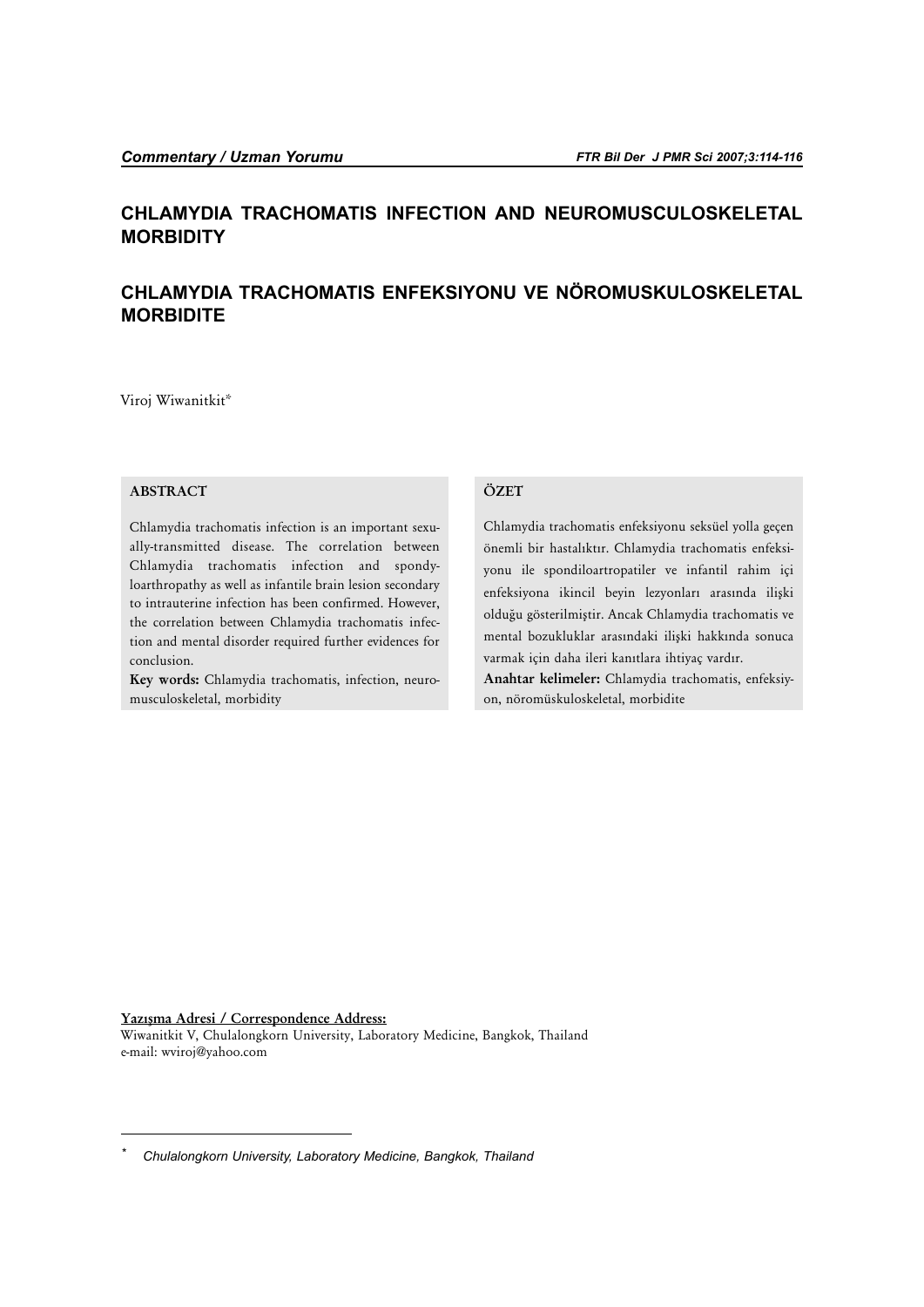Chlamydia trachomatis, an obligate intracellular, Gram-negative bacterium is the causative agent of several acute or chronic, local and systemic human diseases such as trachoma, oculogenital and neonatal infections (1). It was discovered in 1907 by Halberstaedter and von Prowazek who observed it in conjunctival scrapings from an experimentally infected orangutan (1). Mylonas et al said that infection with Chlamydia trachomatis was the most common sexually transmitted disease in the world (2). In women it mainly occurs before the age of 25 years, while in men it can still be diagnosed till the age of 35 years (2,3).

Worldwide, the magnitude of morbidity associated with sexually transmitted chlamydial infections is enormous (4). Chlamydia trachomatis is a common cause of urethritis and cervicitis, and sequelae include pelvic inflammatory disease (PID), ectopic pregnancy, tubal factor infertility, epididymitis, proctitis and reactive arthritis (4). Chlamydial PID is the most important preventable cause of infertility and adverse pregnancy outcome (4). DNA amplification tests on first voided urine or cervical swab are the most sensitive routine tests (5). Specific serum antibodies to Chlamydia trachomatis indicate a previous infection in sterile women (5,6). For treatment, a 10- 14 day course of doxycycline 200 mg daily or a macrolide antibiotic for the patient as well as for the sexual partner is recommended (5,6).

Undifferentiated spondyloarthropathy (USpa) may either represent a "forme fruste" of other spondyloarthropathies like reactive arthritis or be a different disease entity. Aggrawal et al. noted that a proportion of patients with USpa might in fact have reactive arthritis (7). Lapadula et al. reported that anti-bacterial antibodies to Chlamydia trachomatis in USpa cases were lower than normal healthy subjects (8). In addition to USpa, the correlation between Chlamydia trachomatis is also mentioned for ankylosing spondylitis. Lange et al. noted that confirmed ankylosing spondylitis must get specific investigative protocol including a medical-rheumatological examination and thorough exploration for infections of the urinogential tract (9). The microorganisms isolated most frequently from patients with urogenital infection are Chlamydia trachomatis (9). Lange et al. noted that it was found, as expected, that the erythrocyte sedimentation rate in the 1st hour was significantly higher in the infected group (10). Butrimeine et al. concluded that in active reactive arthritis of urogenital origin, inflammation of the urogenital tract was present in the majority of patients (11).

Levitt et al. found that both human biovars of Chlamydia trachomatis were able to productively infect primary cultures of fetal rat brain cells (12). They also found that infected brain cells released bacteria that reinfected McCoy cells as well as other cultured brain cells (12). In human, intrauterine infection of Chlamydia trachomatis can cause infantile brain lesion. The confirmation of those cases can be based on polymerase chain reaction test (13). Of interest, Buka et al. tested the hypothesis that maternal infections during pregnancy are associated with the subsequent development of schizophrenia and other psychoses in adulthood (14). According to their work, the offspring of mothers with elevated levels of total IgG and IgM immunoglobulins and antibodies to Chlamydia trachomatis were not at increased risk for the development of schizophrenia and other psychotic illnesses in adulthood (14). However, Fellerhoff et al. reported a discordant finding (15). Therefore, there is still a need for further research in this area.

### **REFERENCES**

- 1. Budai I. Chlamydia trachomatis: milestones in clinical and microbiological diagnostics in the last hundred years: a review. Acta Microbiol Immunol Hung 2007;54:5-22.
- 2. Mylonas I, Kirschner W, Weissenbacher T, Gingelmaier A, Weissenbacher ER, Friese K. Chlamydia trachomatis infections-a time for action? Dtsch Med Wochenschr 2007;132:1170-6.
- 3. Noguchi Y. Genital chlamydial infection. Nippon Rinsho 2007 Mar 28;65 Suppl 3:433-7.
- 4. Paavonen J, Eggert-Kruse W. Chlamydia trachomatis: impact on human reproduction. Hum Reprod Update 1999;5:433-47.
- 5. Low N, McCarthy A, Macleod J, Salisbury C, Campbell R, Roberts TE, Horner P, Skidmore S, Sterne JA, Sanford E, Ibrahim F, Holloway A, Patel R, Barton PM, Robinson SM, Mills N, Graham A, Herring A, Caul EO, Davey Smith G, Hobbs FD, Ross JD, Egger M; Chlamydia Screening Studies Project Group. Epidemiological, social, diagnostic and economic evaluation of population screening for genital chlamydial infection. Health Technol Assess 2007;11:iii-iv, ix-xii, 1- 165.
- 6. Clad A, Krause W. Urogenital chlamydial infections in women and men. Hautarzt 2007;58:13-7.
- 7. Lapadula G, Covelli M, Numo R. Antibacterial antibody pattern in seronegative spondyloarthropathies (SNSA). Clin Exp Rheumatol 1988;6:385-90.
- 8. Aggarwal A, Misra R, Chandrasekhar S, Prasad KN, Dayal R, Ayyagari A. Is undifferentiated seronegative spondyloarthropathy a forme fruste of reactive arthritis? Br J Rheumatol 1997;36:1001-4.